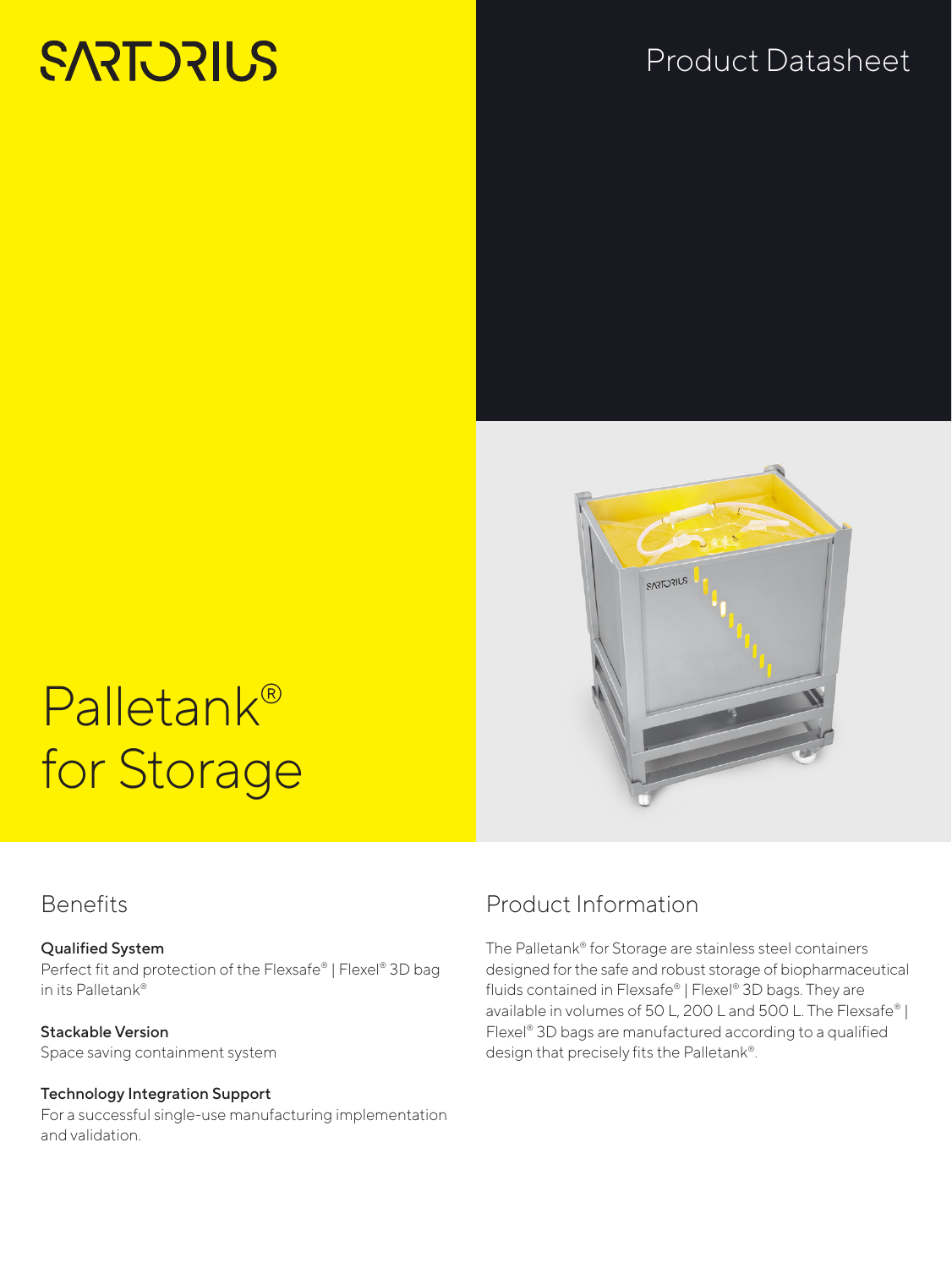### Applications

The Palletank® for Storage that incorporate Flexsafe® | Flexel® 3D bags have been designed for the safe processing and storage of a wide range of biopharmaceutical fluids in a variety of applications such as:

- Buffers and media storage
- Bulk harvest
- Product pooling
- **Fraction collection**
- **Sample collection**
- Bulk intermediate hold

#### Space-Saving

The stackable version of the Palletank® for Storage enables users to meet the complex in-process demands as well as the high requirements for storage, while maximizing the utilization of the available clean-room area. It saves up to 50% of the space required for cylindrical drums.

#### Safety

Flexsafe® | Flexel® 3D bags coupled with the rigid structure of Palletank® provide a stable and secure solution for processing, storage and in-house transportation of buffers, media, intermediates and final bulk products.

#### Palletank® Family

Besides the Palletank® for Storage, the product range of Palletank® container includes the following lines specifically developed for the various application requirements on fluid management in the biopharmaceutical industry:

- Palletank<sup>®</sup> for Shipping
- Palletank® for In-Process Fluid Handling
- Plastic Palletank<sup>®</sup> for Storage
- Palletank<sup>®</sup> for Mixing

## Technology Integration Support

Sartorius Stedim Biotech supports users from the design and implementation phase of a new production facility with the most comprehensive support program, that ensures successful design implementation and validation of single-use manufacturing.

#### Security of Supply

Sartorius Stedim Biotech has established multiple manufacturing sites with consistent industrial processes. The expertise of designing single-use solutions based on collaborative supplier management and customer demand planning, ensures a state-of-the-art and robust supply chain that can cope with strong market growth.

#### Quality Assurance

The Palletank® for Storage are designed, developed and manufactured in accordance with an ISO 9001 certified Quality Management System. They undergo extensive testing before shipping.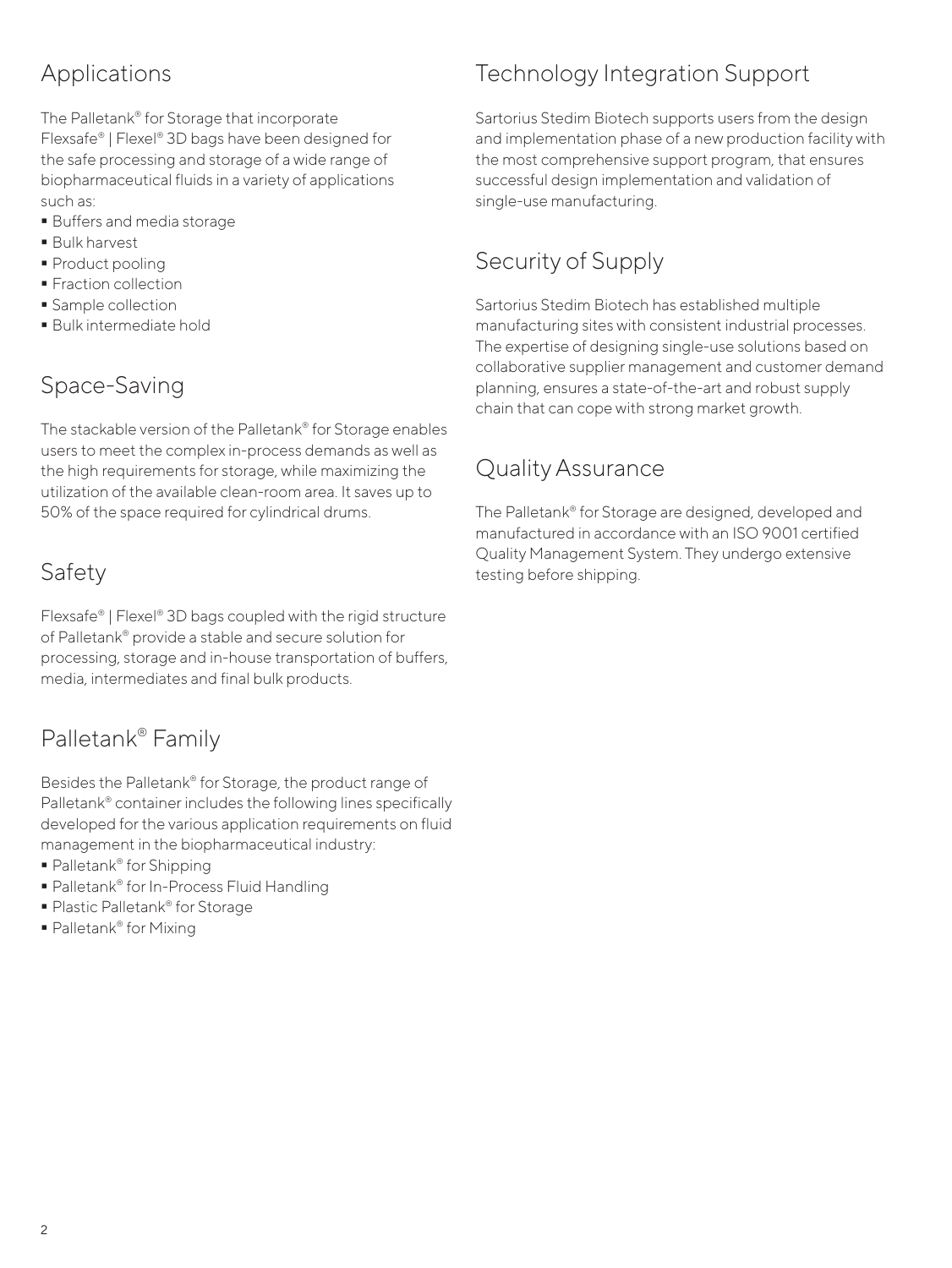# Technical Data

## Specifications

## 1. Palletank® for Storage

| Description                          | Palletank® 200 L for Storage                                     | Palletank® 500 L for Storage                                       |
|--------------------------------------|------------------------------------------------------------------|--------------------------------------------------------------------|
| Bag volume(s)                        | 100 L or 200 L                                                   | 500 L                                                              |
| Construction material                | 304 L stainless steel                                            | 304 L stainless steel                                              |
| Surface finishing                    | <b>Bead blasted</b>                                              | <b>Bead blasted</b>                                                |
| Dimensions ( $W \times D \times H$ ) | $792 \times 592 \times 892$ mm<br>$(31 \times 23 \times 35)$ in) | $1192 \times 792 \times 1008$ mm<br>$(46 \times 31 \times 39)$ in) |
| Weight                               | 48 kg (106 lb)                                                   | 100 kg (220 lb)                                                    |
| Bottom gate                          |                                                                  |                                                                    |
| Stackability                         | No                                                               | No                                                                 |

## 2. Palletank® for Storage Stackable

| Description                          | Palletank <sup>®</sup> 50 L for | Palletank® 200 L for           | Palletank® 500 L for             |  |
|--------------------------------------|---------------------------------|--------------------------------|----------------------------------|--|
|                                      | Storage Stackable'              | Storage Stackable              | Storage Stackable                |  |
| Bag volume(s)                        | 50 L                            | 100 L or 200 L                 | 500 L                            |  |
| Construction material                | 304 L stainless steel           | 304 L stainless steel          | 304 L stainless steel            |  |
| Surface finishing                    | Bead blasted                    | Bead blasted                   | Bead blasted                     |  |
| Dimensions ( $W \times D \times H$ ) | $490 \times 490 \times 750$ mm  | 792 × 592 × 929 mm             | $1135 \times 792 \times 1044$ mm |  |
|                                      | $(19 \times 19 \times 29)$ in)  | $(31 \times 23 \times 36)$ in) | $(44 \times 31 \times 41)$ in)   |  |
| Weight                               | 25 kg (55 lb)                   | 70 kg (154.3 lb)               | 110 kg (242 lb)                  |  |
| Bottom gate   sliding gate           |                                 |                                |                                  |  |
| Stackability (Static)                | 3 high                          | 3 high                         | 2 high                           |  |

<sup>1</sup> The 50L volume only available with Flexel<sup>®</sup> 3D bag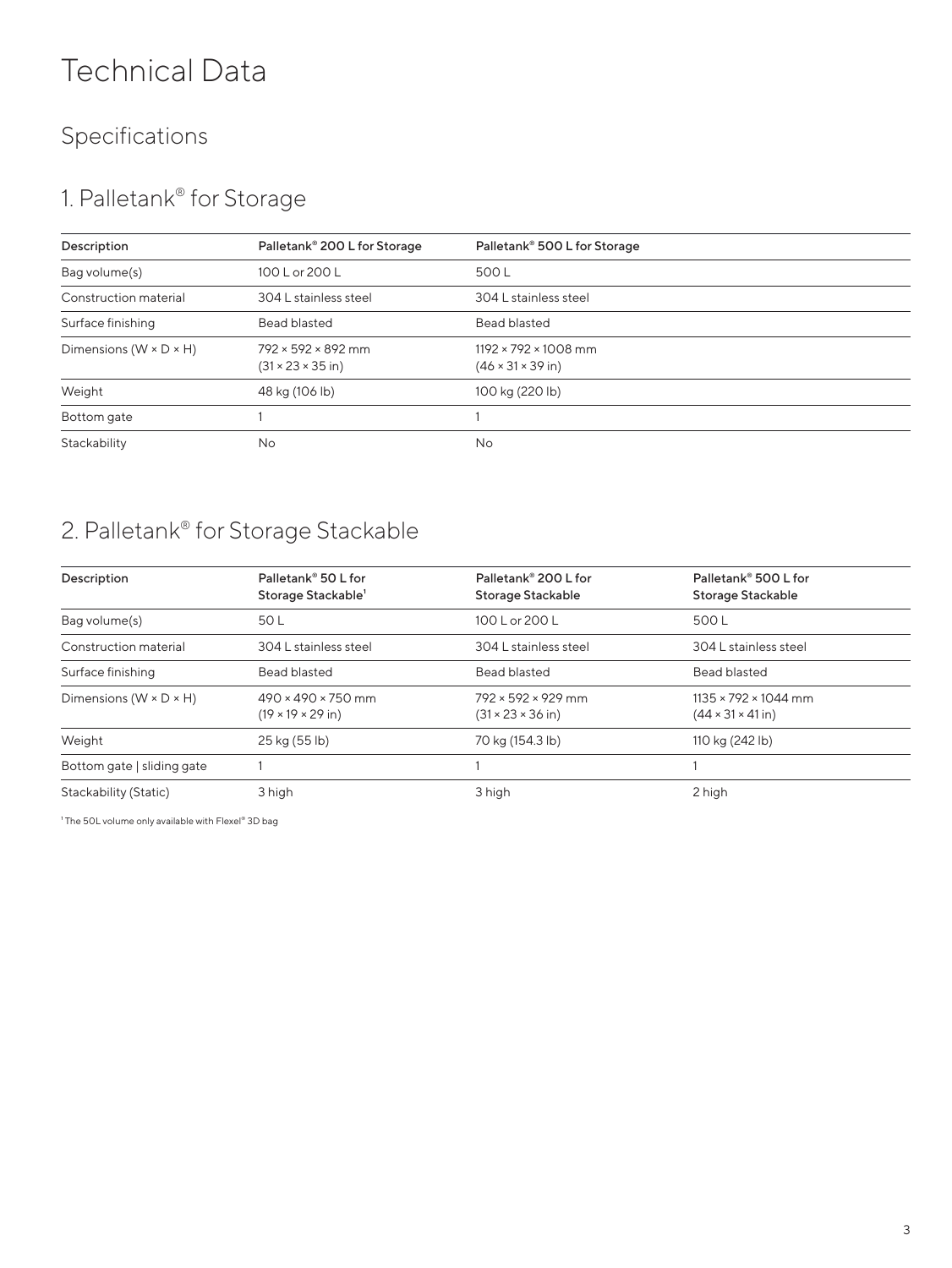## 3. Ancillary Products

#### 3.1. Dolly

| Description                          | Dolly for Palletank® 50 L<br>for Storage and Shipping                        | Dolly for Palletank® 200 L<br>for Storage and Shipping                       | Dolly for Palletank® 500 L<br>for Storage and Shipping                        |
|--------------------------------------|------------------------------------------------------------------------------|------------------------------------------------------------------------------|-------------------------------------------------------------------------------|
| Construction material                | 304L and polyamide (wheels)                                                  | 304L and polyamide (wheels)                                                  | 304L and polyamide (wheels)                                                   |
| Surface finishing                    | Glass bead blasted                                                           | Glass bead blasted                                                           | Glass bead blasted                                                            |
| Dimensions ( $W \times D \times H$ ) | $490 \times 490 \times 185$ mm<br>$(19.3 \times 19.3 \times 7.3 \text{ in})$ | $815 \times 615 \times 188$ mm<br>$(32.1 \times 24.2 \times 6.4 \text{ in})$ | $1215 \times 815 \times 161$ mm<br>$(47.8 \times 32.1 \times 6.4 \text{ in})$ |
| Weight (approx.)                     | 7 kg (15.4 lb)                                                               | 10 kg (22 lb)                                                                | 18 kg (39.7 lb)                                                               |

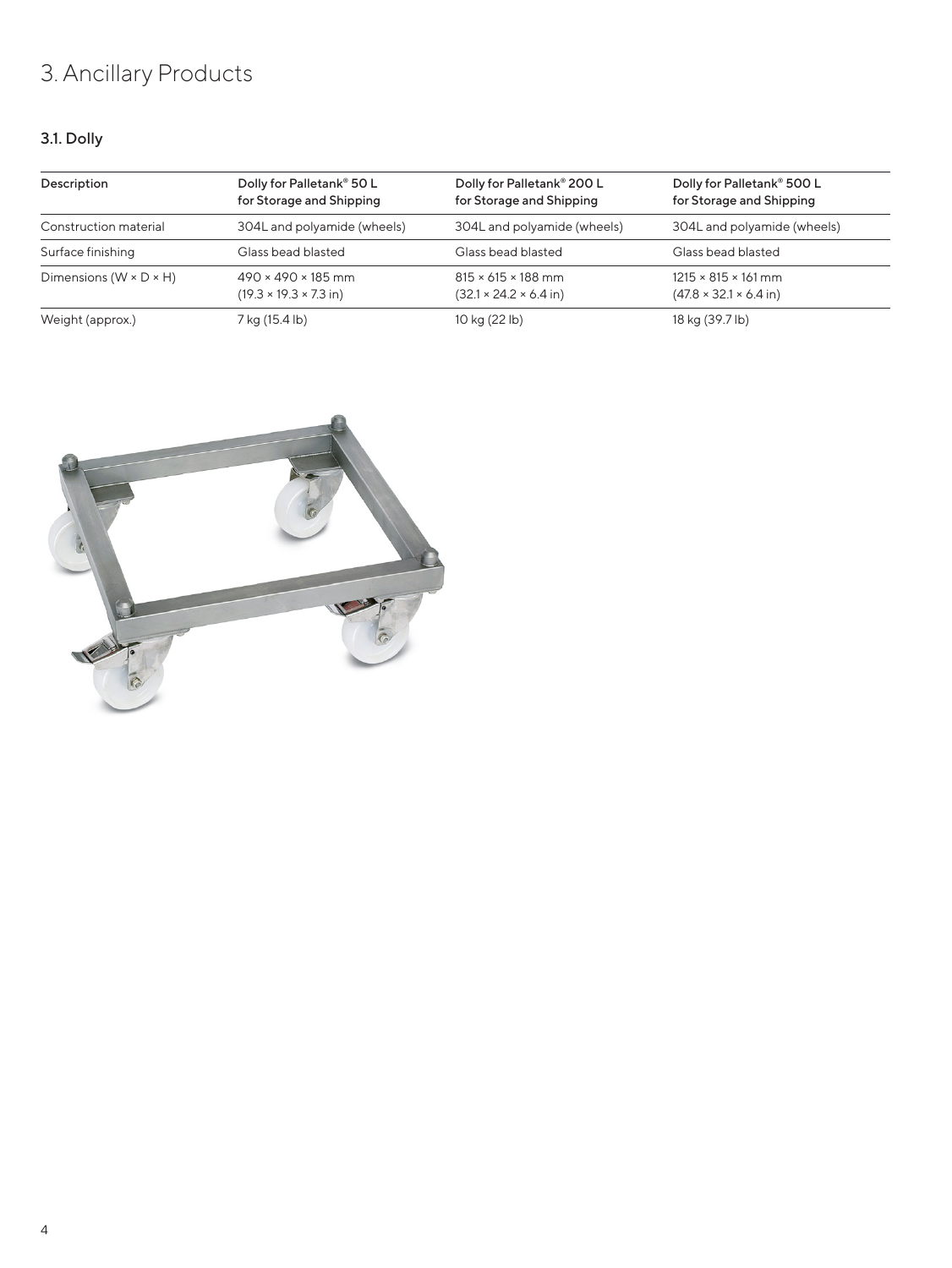#### 3.2. Weighing Platforms

The IFS4 flat-bed scales are entirely constructed of stainless steel and have an extremely low height, making it ideally suited for floor installation without a pit or anchoring. The ramp is securely attached to the scale using special retainers for prevention of force shunt. This high-quality platform can be connected to any of a wide range of indicators, for use as a Class III legal measuring instrument or without legal verification. The CIS1 Combics 1 indicator allows strain gauge weighing with flat bed scales as well as with load cells to be connected.

|                                                           | IFS4-150GG-I                                | <b>IFS4-300LI-I</b>                          | <b>IFS4-1000RN-I</b>                        |
|-----------------------------------------------------------|---------------------------------------------|----------------------------------------------|---------------------------------------------|
| Weighing capacity                                         | 150 kg (330.7 lb)                           | 300 kg (661.4 lb)                            | 1000 kg (2204.6 lb)                         |
| Platform size                                             | $600 \times 600$ mm (23.6 $\times$ 23.6 in) | $1000 \times 800$ mm $(39.3 \times 31.5)$ in | $1500 \times 1250$ mm (59 $\times$ 49.2 in) |
| Height                                                    | Standard: 35 mm                             | Standard: 35 mm                              | Standard: 45 mm                             |
| Load plate                                                | AISI304 1.4301 (V2A)<br>bead-blasted        | AISI304 1.4301 (V2A)<br>bead-blasted         | AISI304 1.4301 (V2A)<br>bead-blasted        |
| Resolution                                                | 30,000 d                                    | 30,000 d                                     | 30,000 d                                    |
| Readability                                               | 5g                                          | 10 <sub>q</sub>                              | 50 g                                        |
| Suitable with Palletank® Storage<br>and Storage Stackable | 50 L                                        | 200L                                         | 500L                                        |

Refer to specific Sartorius datasheet for Combics indicators ranges, printers and other accessories specifications and ordering information.

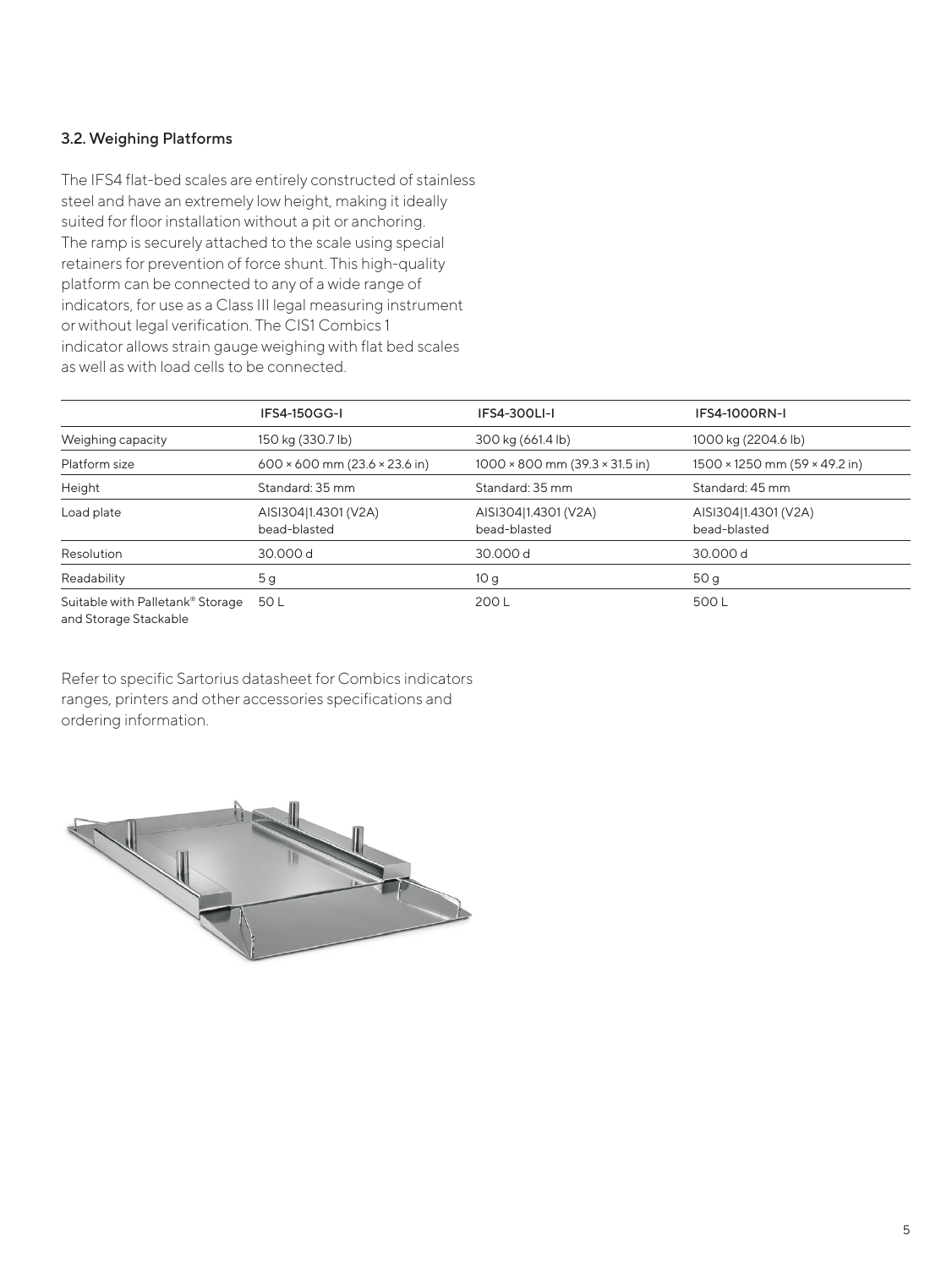## Integrated Features

| <b>Features</b>            | <b>Benefits</b>                                                                                                                               | Palletank <sup>®</sup> for<br>Storage | Palletank <sup>®</sup> for<br>Storage Stackable |
|----------------------------|-----------------------------------------------------------------------------------------------------------------------------------------------|---------------------------------------|-------------------------------------------------|
| Level marks                | Allow rapid visual monitoring of the fluid level<br>in the bag                                                                                |                                       | $\blacksquare$ *                                |
| Integrated pallet          | Allows easy carriage by pallet-jack or forklift                                                                                               |                                       | ш                                               |
| Tubing and fitting tray    | Simplifies fluid handling operations and provides<br>a convenient and secure place for inlet and outlet<br>tubing assemblies during transport |                                       |                                                 |
| Lid                        | Protects the bag against dust and light                                                                                                       |                                       | $\blacksquare$ *                                |
| Bottom gate   sliding gate | Allows passage of large bore tubing, 1,5" tri clamps,<br>QC bags and filters; facilitates bag positioning and<br>maintain in position         | п                                     | п                                               |
| Stacking corner            | Enables the stacking of the Palletank® in order to<br>maximize the utilization of available clean-room area                                   |                                       | ш                                               |
| Dolly (accessory)          | Facilitates the movement of material throughout<br>a facility                                                                                 |                                       |                                                 |

\* Except 50 L volume

# Ordering Information

| Order Code | Description                                                        |
|------------|--------------------------------------------------------------------|
| FXC110888  | Palletank® 200 L for Storage                                       |
| FXC110889  | Palletank® 500 L for Storage                                       |
| FXC113946  | Palletank® 50 L for Storage Stackable                              |
| FXC110733  | Palletank® 200 L for Storage Stackable                             |
| FXC110734  | Palletank <sup>®</sup> 500 L for Storage Stackable                 |
| FXA113988  | Dolly for Palletank® 50 L for Storage                              |
| FXS102254  | Dolly for Palletank® 100 L   200 L for Storage<br>and Shipping     |
| FXS102256  | Dolly for Palletank <sup>®</sup> 500 L for Storage<br>and Shipping |